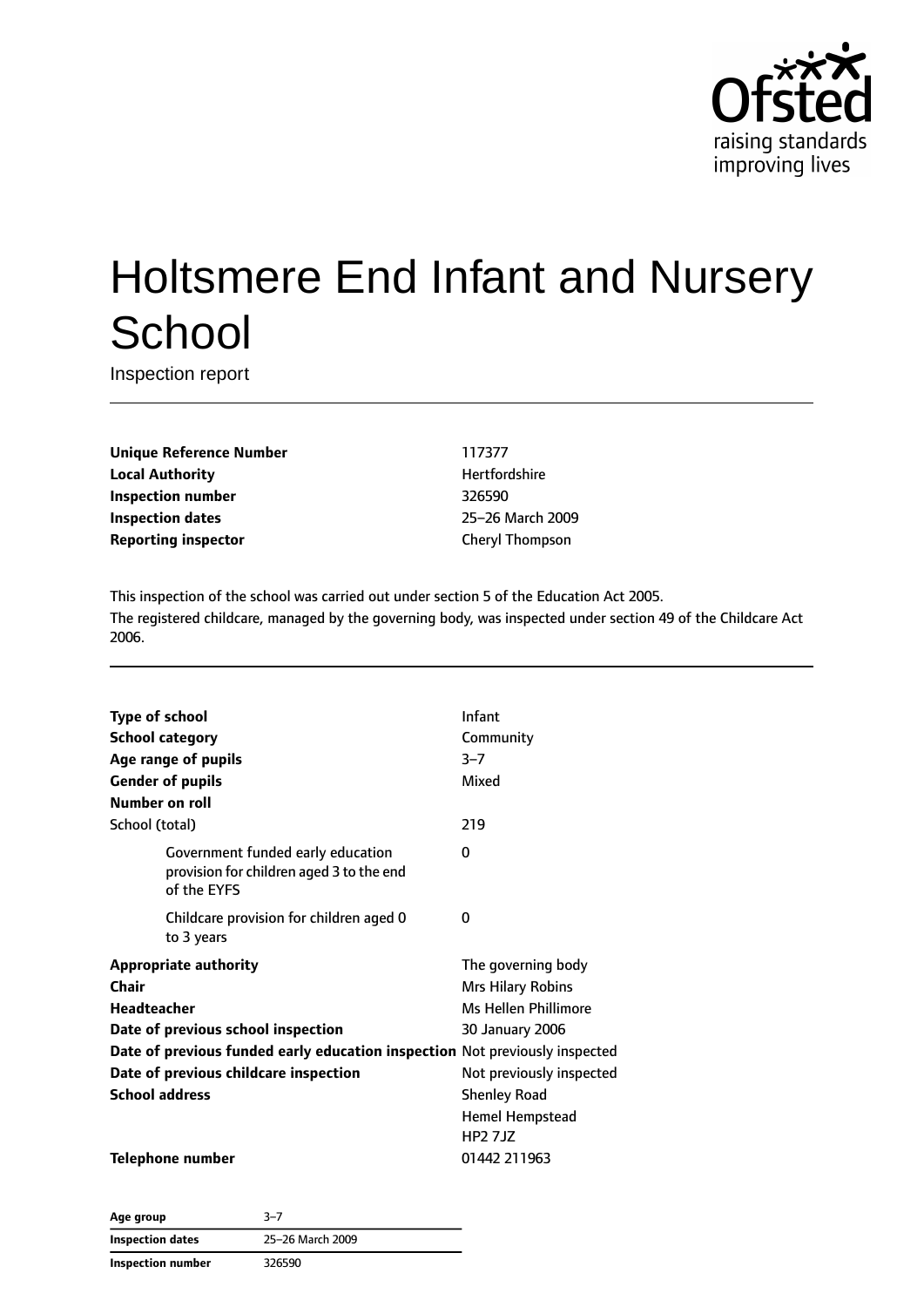**Fax number** 01442253765

| Age group         | $3 - 7$          |
|-------------------|------------------|
| Inspection dates  | 25-26 March 2009 |
| Inspection number | 326590           |

 $\overline{a}$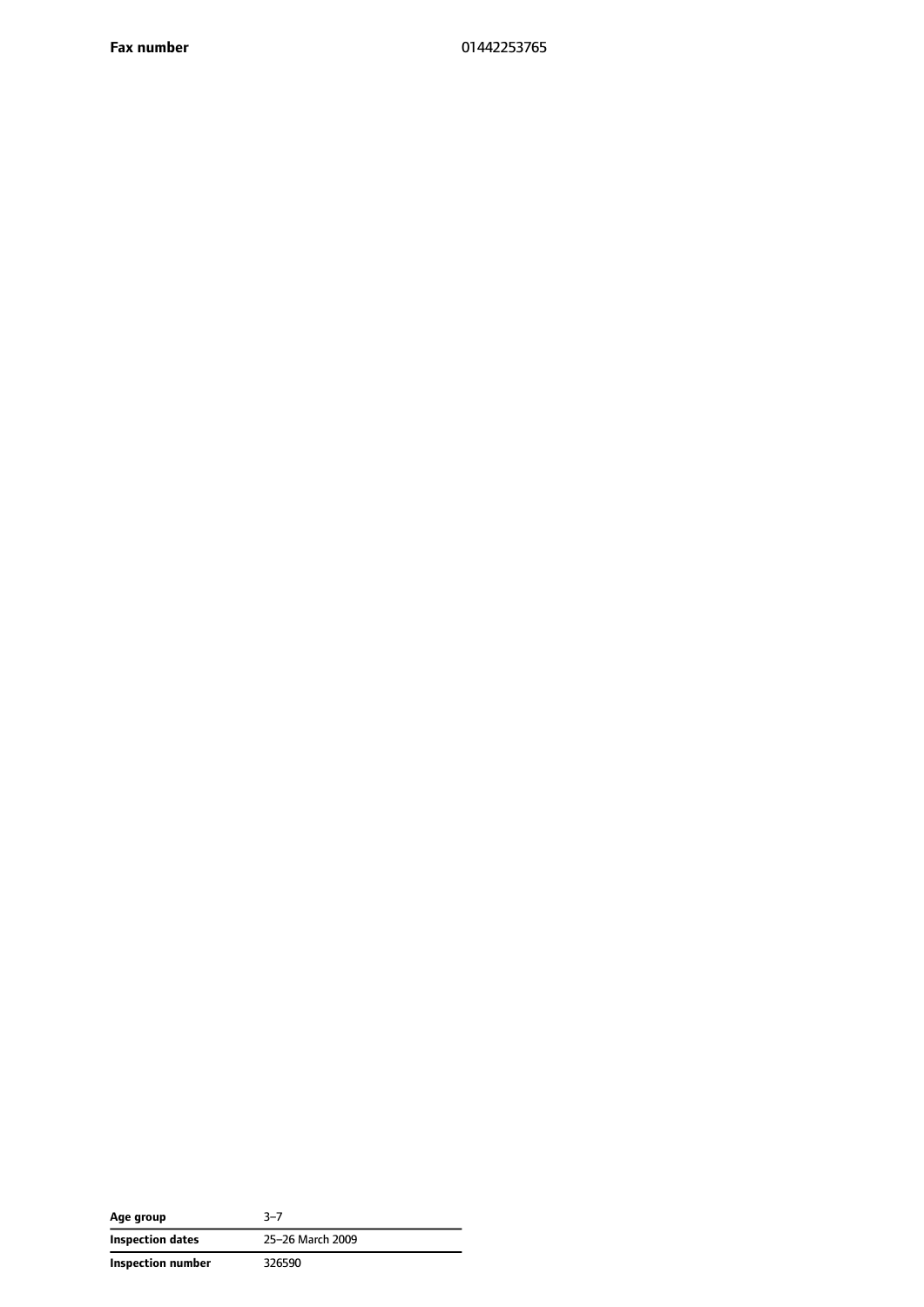.

<sup>©</sup> Crown copyright 2009

Website: www.ofsted.gov.uk

This document may be reproduced in whole or in part for non-commercial educational purposes, provided that the information quoted is reproduced without adaptation and the source and date of publication are stated.

Further copies of this report are obtainable from the school. Under the Education Act 2005, the school must provide a copy of this report free of charge to certain categories of people. A charge not exceeding the full cost of reproduction may be made for any other copies supplied.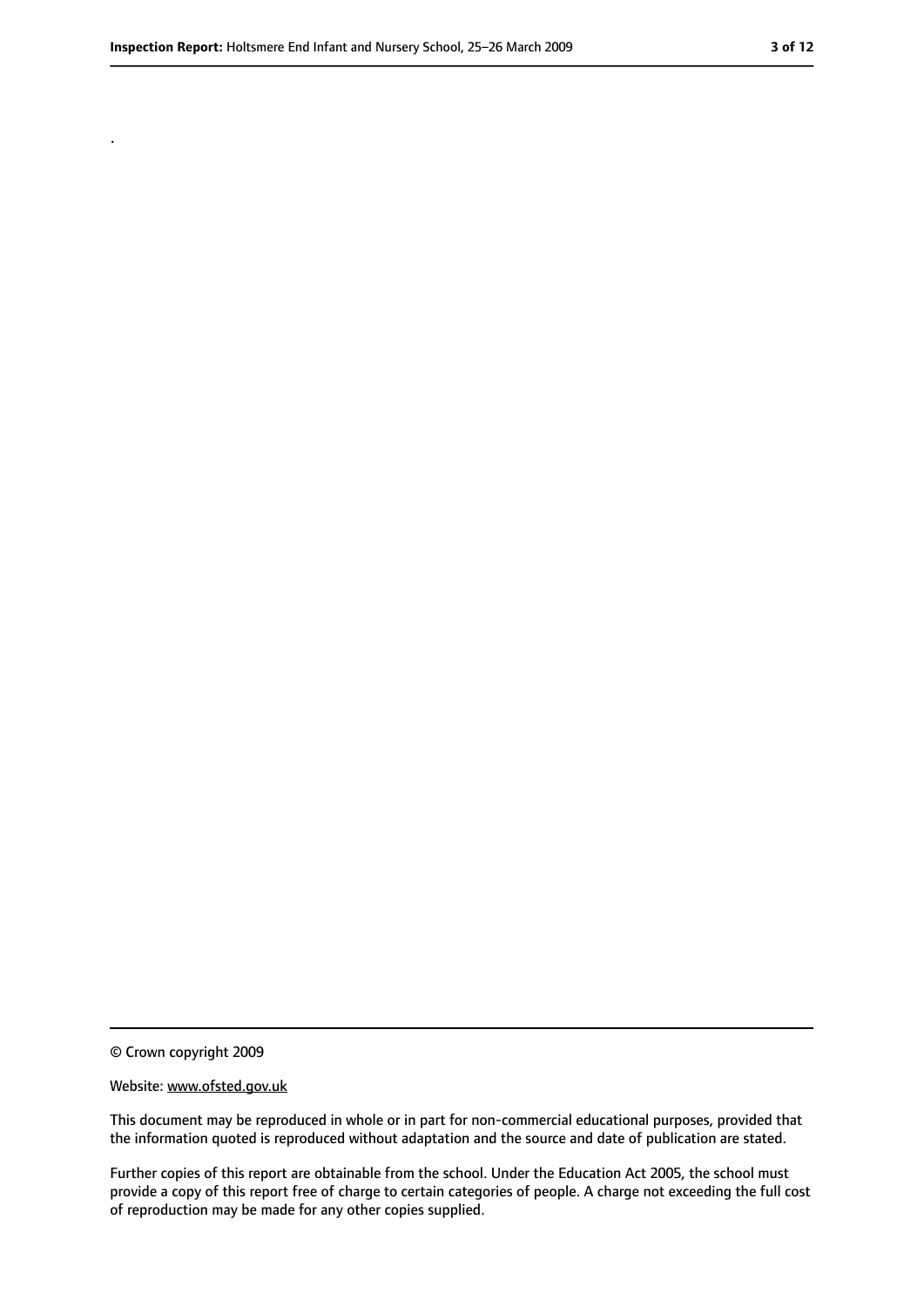# **Introduction**

The inspection was carried out by two additional inspectors.

#### **Description of the school**

This is an average sized infant and nursery school serving its immediate locality. In the Early Years Foundation Stage there are two part-time Nursery classes and two full time Reception classes. Attainment on entry to the Nursery is below the levels expected for the age group. The large majority of pupils are White British with just over a quarter of pupils from minority ethnic backgrounds. A small number of children are at the early stages of learning English in the Early Years Foundation Stage. The proportion of pupils eligible for free school meals is a little lower than average as is the proportion of pupils who need extra help with their learning.

In partnership with the on-site junior school and nearby pre-school provider, the school has organised a breakfast and after-school club which is run at the junior school. In collaboration with the nearby Woodhall Farm Pre-School a lunch club is provided which operates at the Children's Centre.

The school holds the national Healthy Schools award.

#### **Key for inspection grades**

| Grade 1 | Outstanding  |
|---------|--------------|
| Grade 2 | Good         |
| Grade 3 | Satisfactory |
| Grade 4 | Inadequate   |
|         |              |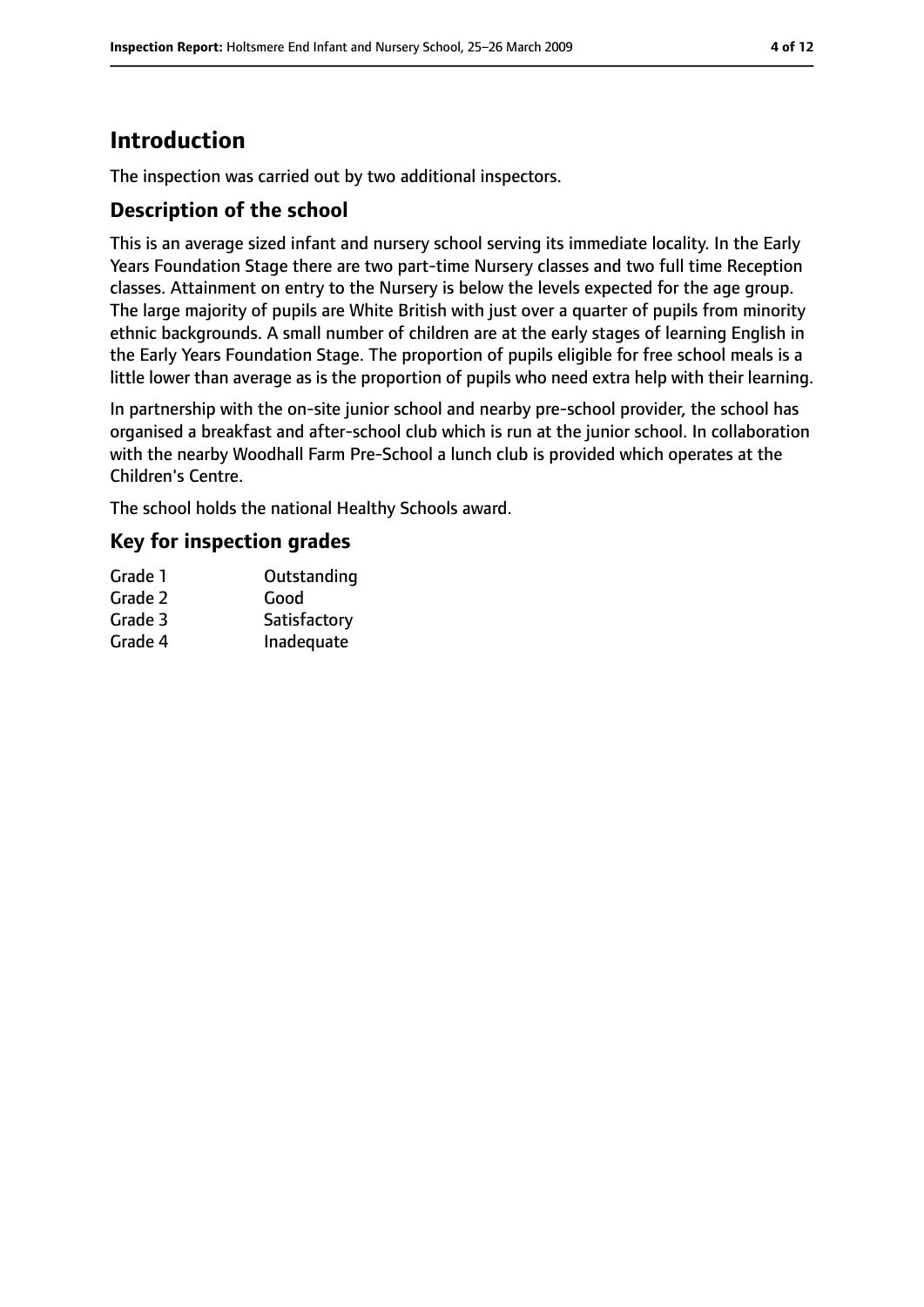### **Overall effectiveness of the school**

#### **Grade: 2**

This is a good school. It has significant strengths in the outstanding care, guidance and support it provides for pupils which lead to their excellent personal development. Good leadership and management by the headteacher, senior team and governors ensure a school where standards are consistently above average and pupils make good progress. There is good capacity for further improvement. The school is a welcoming community and has very effective links with the on-site junior school and nearby pre-schools. Parents hold the school in high regard. As one parent wrote 'the school very much values each child as an individual and there is a strong sense of community and care for each other'. Parents particularly appreciate the 'link up time' opportunities to come into classes to speak to staff at the beginning and end of each day. The strong emphasis on encouraging pupils to think for themselves and take responsibility for their actions is evident in lessons and the playground. The impact is seen in the very good progress pupils make in learning to manage their own behaviour. By the time they leave Year 2, their behaviour is excellent. Pupils have a good sense of fun and are kind, considerate and courteous. These qualities, together with their above average standards in reading, writing, mathematics and information and communication technology (ICT) prepare them well for the next stage of their education. They thoroughly enjoy coming to school and are very keen to get into class to take up the interesting start of the day activities. Teaching and learning are good. Strengths in the teaching are the strong teamwork between staff to ensure pupils of all abilities have appropriate work and support to enable them to make good progress. The impact of detailed planning and support is seen in the good progress pupils make from their start in Year 1. Occasionally, learning is satisfactory because pupils are kept sitting on the carpet for too long and do not have enough time to complete the work planned for them. The curriculum is organised well to make relevant links between subjectsso that learning is meaningful and pupils have opportunities to practise skills such as writing in many subjects. The good links with sports partnerships and other organisations provide a good range of extra-curricular activities.

#### **Effectiveness of the Early Years Foundation Stage**

#### **Grade: 2**

The Early Years Foundation Stage provides a secure and challenging environment so that children settle quickly and happily into school. Staff work very efficiently as a team to ensure children are looked after well and feel safe. Children's skills are below those expected for their age when they enter the Nursery, especially in speaking and listening and some aspects of their personal development. Teaching and learning are good in the Nursery and Reception classes. In both classes, there is a good balance between activities directed by adults and those chosen by children. Children thoroughly enjoy learning because they are provided with good opportunities to organise and discover things for themselves; for example, building models from junk or searching for bugs in the wooded area. The well-resourced outdoor learning environment is used to good advantage for adventurous play. Adults make careful observations of what children know and can do and plan work matched closely to their interests and learning needs. A strength in both classes is the close and productive links with parents. The information provided for them so that they can help their child at home is good, but not enough is provided about how letter sounds and letter formation are taught.

Achievement is good overall. Children develop very positive and confident attitudes to learning. The small number of children learning to speak English as an additional language and who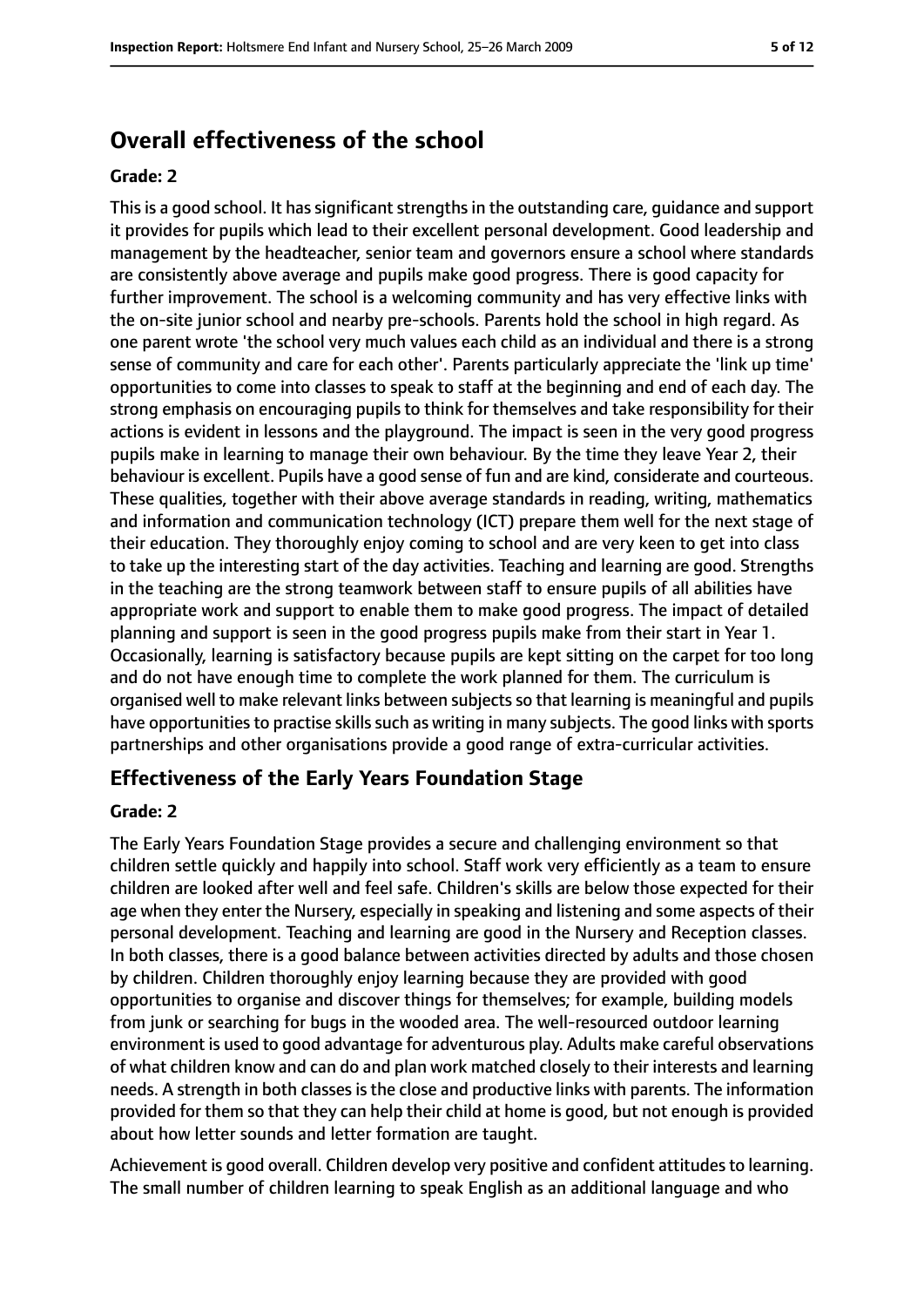know little English when they start in the Nursery make good progress. Staff are aware of each child's stage of language acquisition and plan accordingly. In Reception, the good ratio of adults to children ensures that small teaching groups are effective, especially in developing early mathematical skills. The school identified that more needed to be done to improve the rate at which children learn and use letter sounds. There has been some improvement but teaching is not yet systematic enough to raise the rate of progress to a good rate. By the end of Reception, most children reach standards appropriate for their age in all areas of learning except in their attitudes to learning and mathematical development where standards are above, and in communication, language and literacy where they are below, especially in writing.

The Early Years Foundation Stage leader manages staff well. Teamwork is a significant strength which is clearly evident in the excellent working relationships between adults and children. There is good, on-going development of the links between pre-school providers, where school staff act as mentors, and the Nursery. This means that providers have a good understanding of what goes on in the Nursery and can prepare children for this. Consequently, the move from pre-school to Nursery is very well managed. Transition between Nursery and Reception classes is also managed very effectively so that children quickly settle to learn.

#### **What the school should do to improve further**

- Improve teaching further by ensuring a more consistent pace to lessons.
- Ensure children in Reception learn and use letter sounds at a better rate by teaching these more rigorously and systematically.

# **Achievement and standards**

#### **Grade: 2**

Standards by Year 2 are consistently above average in national tests. From broadly average starting points at the beginning of Year 1, pupils of all abilities make good progress. In 2008, pupils made good progress in reading and writing from the end of Reception to the end of Year 2. Potentially higher attaining pupils do well. Over time, a better than average proportion of pupils attain the higher Level 3 in reading, writing and mathematics. The school's use of a wide range of high quality reading material promotes pupils' love of reading and they use the vocabulary they learn from stories in their own writing. Pupils speak knowledgeably of authors' styles and the books they like. Standards in ICT are above average and pupils make good use of their skills in other subjects; for example, when they use data or present their work. Pupils' art and design work displayed around the school indicates high standards in these areas.

# **Personal development and well-being**

#### **Grade: 1**

By the time that they reach Year 2, pupils' spiritual, moral, social and cultural development is outstanding. They develop a secure ability to recognise right from wrong. As they progress through the school, pupils show increasing awareness and respect for one another, helping pupils of different age groups and abilities, and welcoming newcomers to the school. Pupils contribute well to their own and other communities, for example, Year 2 pupils are particularly proud of the responsible role that they play in being buddies to younger children. 'We help them to be happy and tie their shoe laces and play with them', commented a Year 2 girl. They also take responsibility for raising money for others, which recently included a collection for an Indian orphanage. Pupils love school and learning. 'Our teachers make learning fun and they help us when we get stuck'. Pupils' highly positive attitudes are reflected in their good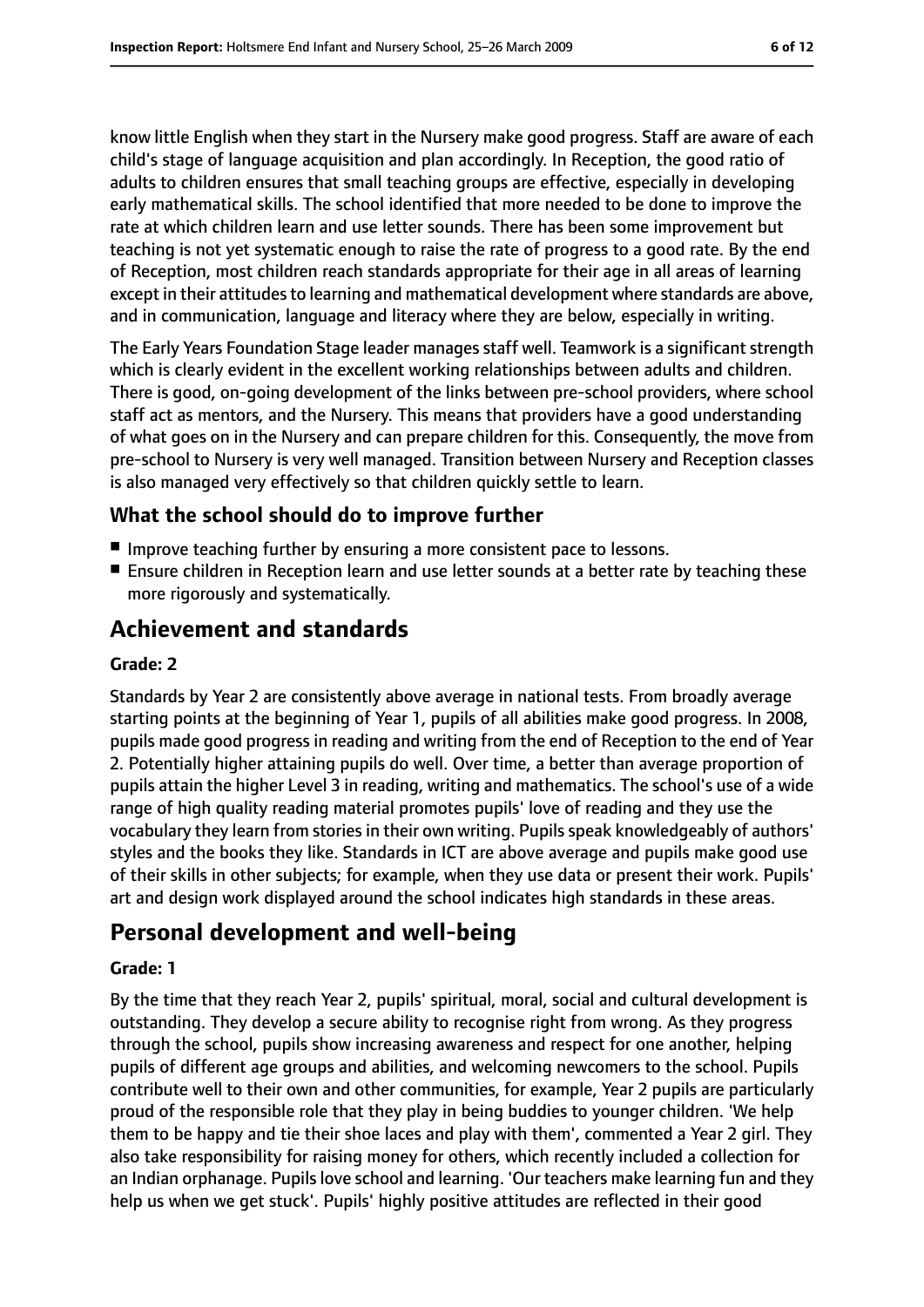exercise and this is reflected in the recently obtained Healthy Schools award. They respond particularly well to the school's emphasis on developing their emotional health through the strong promotion of social skills. Consequently, pupils make good progress in developing their collaborative skills and enjoy working in groups.

# **Quality of provision**

## **Teaching and learning**

#### **Grade: 2**

A key strength in the good teaching and learning is the very effective teamwork between teachers and proficient teaching assistants. All have high aspirations for, and expectation of, pupils' progress. Pupils' abilities are known very well so that they are set challenging work which they generally undertake at a good rate, usually within small groups. Where teaching is excellent, lessons move at a brisk pace with challenging work to follow the engaging introduction. In these lessons pupils learn at a good rate. However, occasionally, when the pace drops because teachers keep their pupils sitting on the carpet for too long, pupils' learning slows to satisfactory. Good links with parents through the well-organised 'home learning' are very profitable. Parents are helped and encouraged to play an important role in the good progress their children make especially in reading. Family involvement in making models is thoroughly enjoyed by all.

## **Curriculum and other activities**

#### **Grade: 2**

The curriculum is good. It is well matched to the aspirations and capabilities of the pupils. Teachers ensure that their lesson plans are based on first-hand experiences as far as possible, and that they respond to the wide range of pupils' preferred ways of learning. This is a considerable aid to pupils' enjoyment of school. Most subjects are linked together effectively and the carefully chosen themes and topics also help to make learning personal to the pupils. Support for pupils' personal, social and physical development is embedded well in daily teaching routines. The curriculum is enriched by some themed and focused learning days, and weeks such as book and science weeks. However, the school is planning to extend such occasions to add further to pupils' enjoyment. There is a very wide range of good quality extra-curricular activities which supplement the curriculum well.

## **Care, guidance and support**

#### **Grade: 1**

The care, guidance and support which the school provides for its pupils is outstanding. Pastoral care for all pupils is a major strength and is shared by all members of staff. Provision for pupils with special learning needs is good. There is well-tailored provision to support vulnerable pupils and this helps to build their self-esteem and for them to develop a 'can-do' attitude. As a result, pupils grow in confidence and commitment to the school community as they progress through the school, enjoying and achieving well. High quality homework diaries, supplemented by good homework activities, enable parents and teachers to keep in close contact and to monitor progress. The school's measures to improve attendance since the previous inspection have been effective. The school complies fully with all safeguarding and child protection procedures. There are good quality systems to track pupils' progress which are used well to inform future learning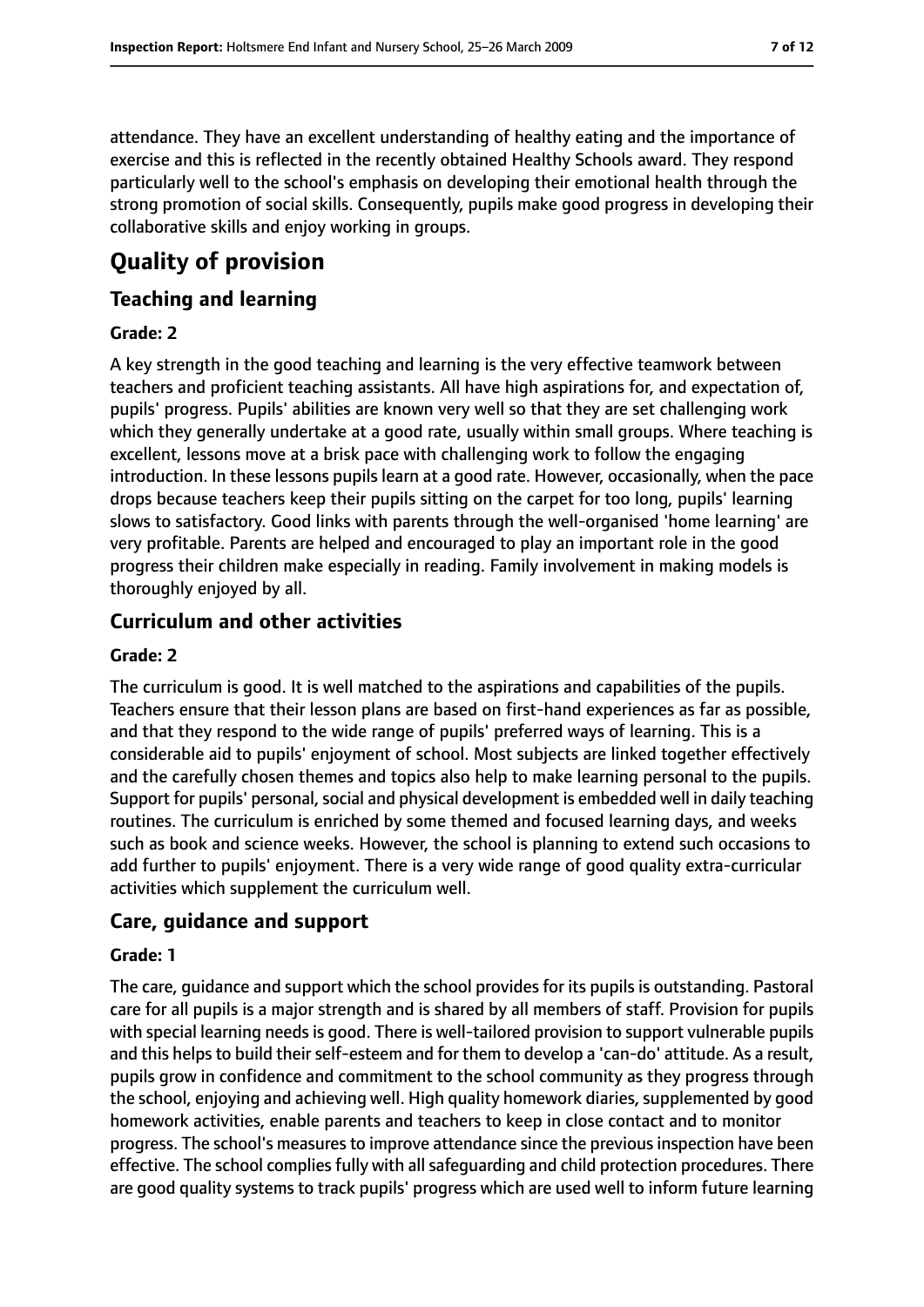targets. These are understood well by the pupils who are not only clear about learning targets in literacy and numeracy but also for their personal development.

# **Leadership and management**

#### **Grade: 2**

Leadership and management have improved since the last inspection when they were judged as satisfactory. Management systems are good; for example, the termly programme of assessments and scrutiny of pupils' work. This provides the headteacher and senior team with a clear understanding of the standards across the school and the progress pupils make. The information is then used to set challenging targets for subsequent terms and end of Year 2 attainment. Links with parents to support them as co-educators of their children are very successful and have a significant impact on pupils' good achievement and their understanding of cultures other than their own. Parents' and pupils' views are sought regularly and acted upon. In response to parents' views the school has organised before and after school provision and a lunch club for Nursery children. Governance is good. Governors know the school well and take a proactive role within it. They are not afraid to question to see if the school can do even better. The school's success in ensuring it is a cohesive and inclusive community is good. It has good links with organisations locally and pupils have a growing awareness of what it means to live in a global community.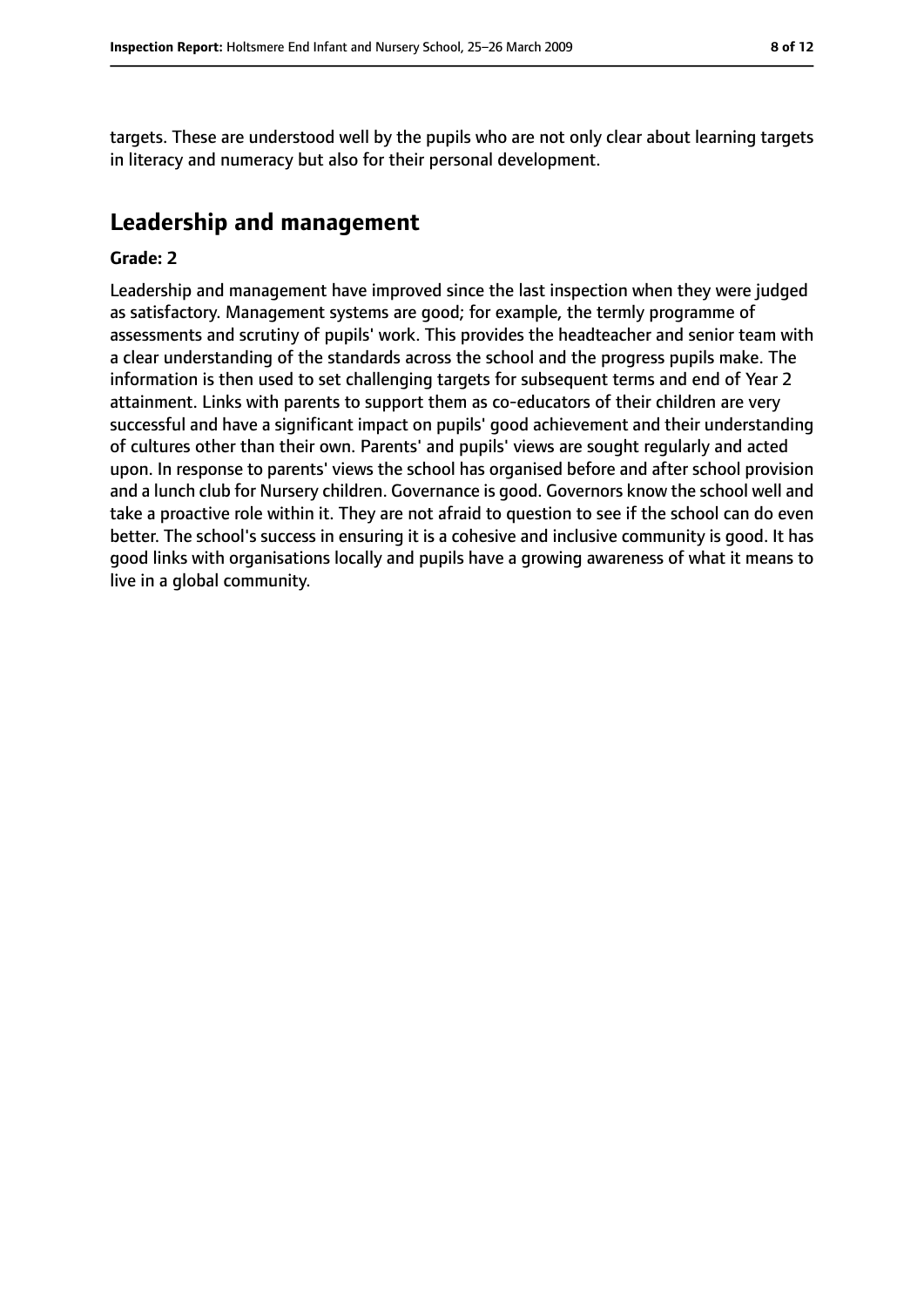**Any complaints about the inspection or the report should be made following the procedures set out in the guidance 'Complaints about school inspection', which is available from Ofsted's website: www.ofsted.gov.uk.**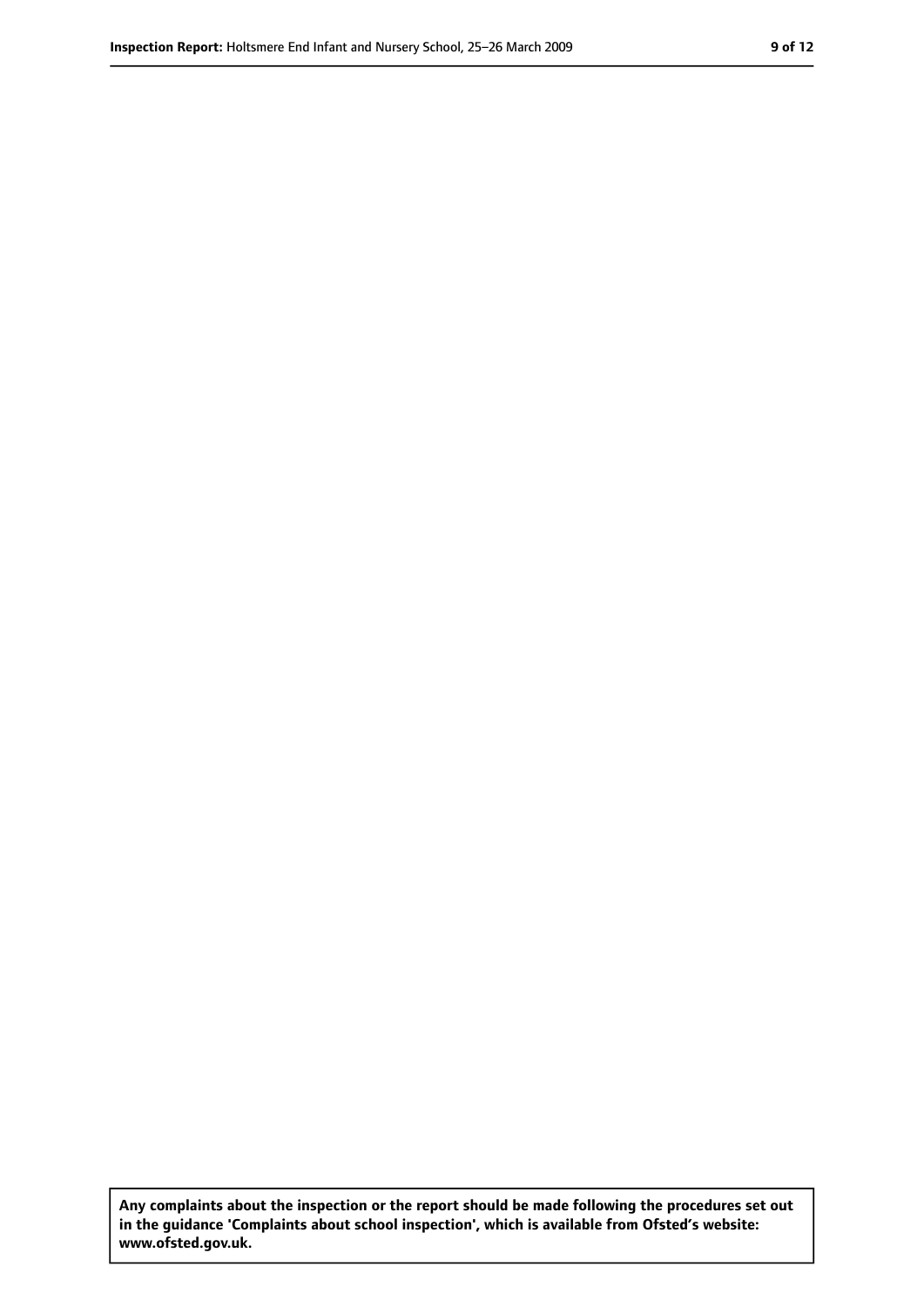# **Inspection judgements**

| Key to judgements: grade 1 is outstanding, grade 2 good, grade 3 satisfactory, and | <b>School</b>  |
|------------------------------------------------------------------------------------|----------------|
| arade 4 inadequate                                                                 | <b>Overall</b> |

#### **Overall effectiveness**

| How effective, efficient and inclusive is the provision of<br>education, integrated care and any extended services in meeting the<br>needs of learners? |     |
|---------------------------------------------------------------------------------------------------------------------------------------------------------|-----|
| Effective steps have been taken to promote improvement since the last<br>inspection                                                                     | Yes |
| How well does the school work in partnership with others to promote learners'<br>well being?                                                            |     |
| The capacity to make any necessary improvements                                                                                                         |     |

## **Effectiveness of the Early Years Foundation Stage**

| How effective is the provision in meeting the needs of children in the<br><b>EYFS?</b>       |  |
|----------------------------------------------------------------------------------------------|--|
| How well do children in the EYFS achieve?                                                    |  |
| How good are the overall personal development and well-being of the children<br>in the EYFS? |  |
| How effectively are children in the EYFS helped to learn and develop?                        |  |
| How effectively is the welfare of children in the EYFS promoted?                             |  |
| How effectively is provision in the EYFS led and managed?                                    |  |

#### **Achievement and standards**

| How well do learners achieve?                                                                               |  |
|-------------------------------------------------------------------------------------------------------------|--|
| The standards <sup>1</sup> reached by learners                                                              |  |
| How well learners make progress, taking account of any significant variations<br>between groups of learners |  |
| How well learners with learning difficulties and/or disabilities make progress                              |  |

<sup>&</sup>lt;sup>1</sup>Grade 1 - Exceptionally and consistently high; Grade 2 - Generally above average with none

significantly below average; Grade 3 - Broadly average to below average; Grade 4 - Exceptionally low.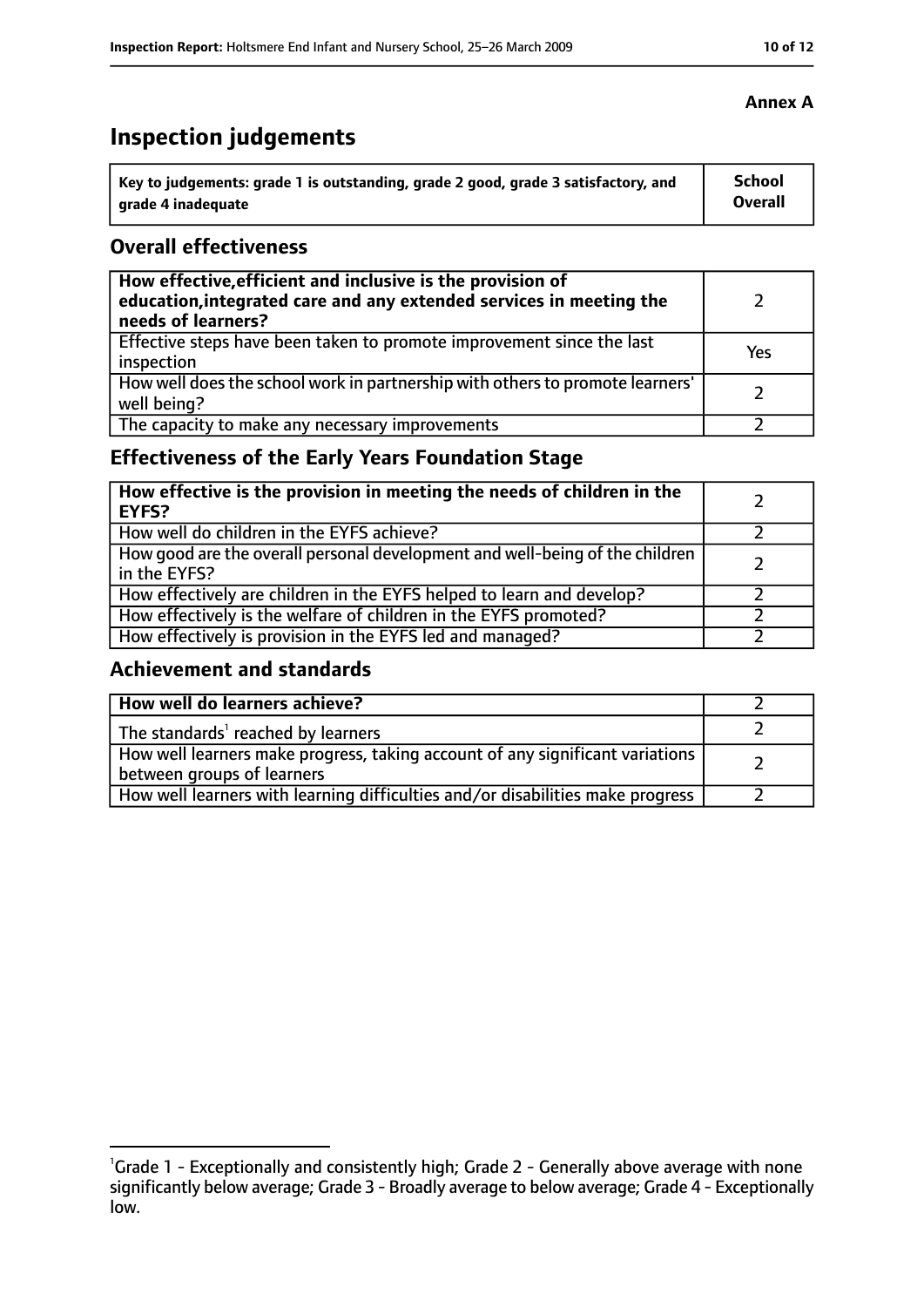# **Personal development and well-being**

| How good are the overall personal development and well-being of the<br>learners?                                 |  |
|------------------------------------------------------------------------------------------------------------------|--|
| The extent of learners' spiritual, moral, social and cultural development                                        |  |
| The extent to which learners adopt healthy lifestyles                                                            |  |
| The extent to which learners adopt safe practices                                                                |  |
| The extent to which learners enjoy their education                                                               |  |
| The attendance of learners                                                                                       |  |
| The behaviour of learners                                                                                        |  |
| The extent to which learners make a positive contribution to the community                                       |  |
| How well learners develop workplace and other skills that will contribute to<br>their future economic well-being |  |

# **The quality of provision**

| How effective are teaching and learning in meeting the full range of<br>learners' needs?              |  |
|-------------------------------------------------------------------------------------------------------|--|
| How well do the curriculum and other activities meet the range of needs and<br>interests of learners? |  |
| How well are learners cared for, quided and supported?                                                |  |

## **Leadership and management**

| How effective are leadership and management in raising achievement<br>and supporting all learners?                                              |     |
|-------------------------------------------------------------------------------------------------------------------------------------------------|-----|
| How effectively leaders and managers at all levels set clear direction leading<br>to improvement and promote high quality of care and education |     |
| How effectively leaders and managers use challenging targets to raise standards                                                                 |     |
| The effectiveness of the school's self-evaluation                                                                                               |     |
| How well equality of opportunity is promoted and discrimination eliminated                                                                      |     |
| How well does the school contribute to community cohesion?                                                                                      |     |
| How effectively and efficiently resources, including staff, are deployed to<br>achieve value for money                                          |     |
| The extent to which governors and other supervisory boards discharge their<br>responsibilities                                                  |     |
| Do procedures for safequarding learners meet current government<br>requirements?                                                                | Yes |
| Does this school require special measures?                                                                                                      | No  |
| Does this school require a notice to improve?                                                                                                   | No  |